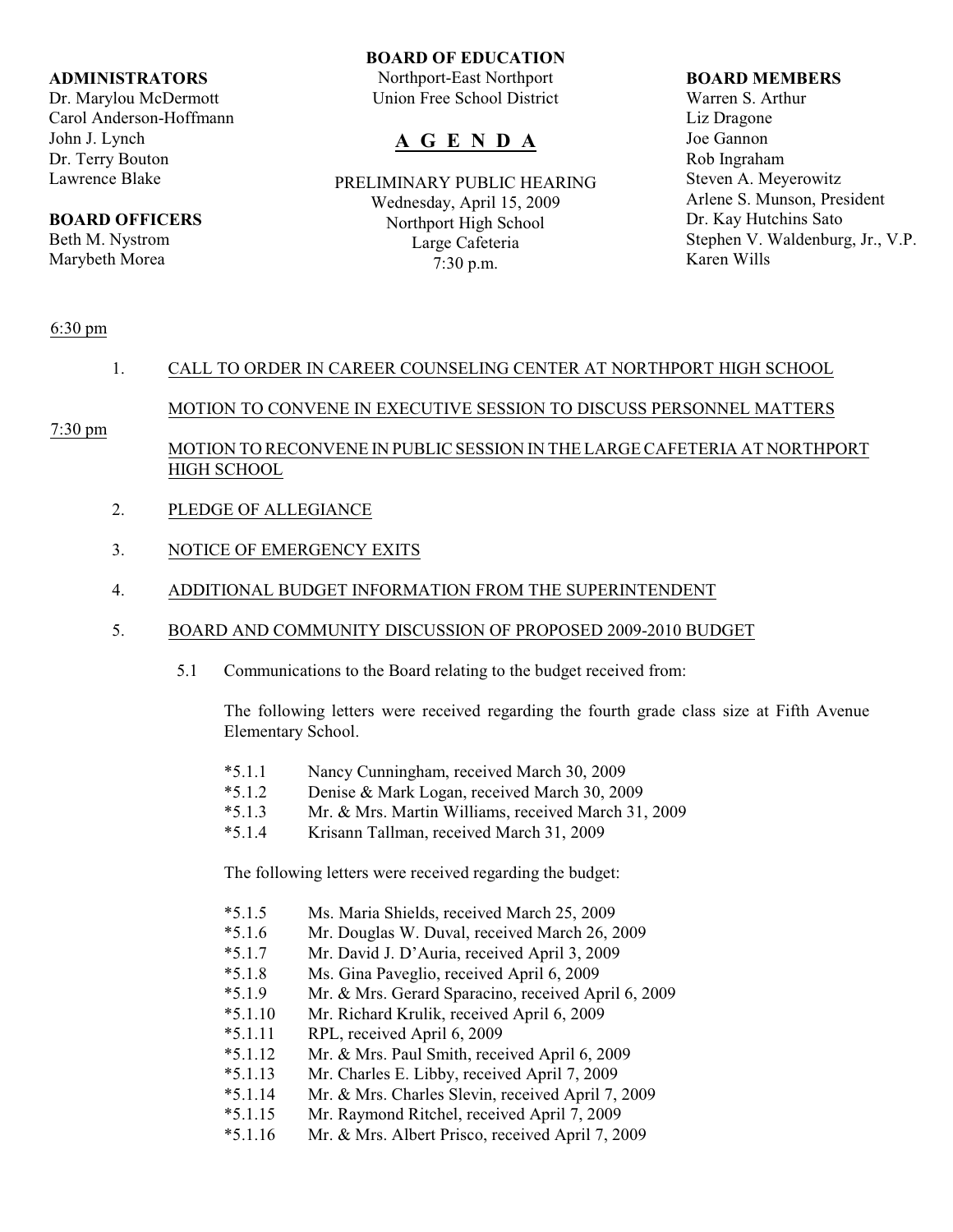- \*5.1.17 Ms. Denise Summers Mumm & Ms. Jean Baron, received April 8, 2009
- \*5.1.18 Mr. Armand D'Accordo & Dr. Nina T. Dorata, received April 8, 2009
- \*5.1.19 Mr. Paul Diggs, received April 8, 2009
- \*5.1.20 Mr. & Mrs. Fred Leonardo, received April 8, 2009
- 5.2 Opportunity for public input regarding the school budget for 2009-2010

(Please fill out a form on the counter and submit it to the District Clerk. Your name will be called by the President of the Board and you will be invited to the microphone to speak.)

### BUSINESS ITEMS

## 6. SUPERINTENDENT'S REPORT, GENERAL - FOR BOARD ACTION

6.1 Recommendation to approve the following Personnel Schedules:

| $*6.1.1$ | Schedule A | $\overline{\phantom{0}}$ | Certified Staff         |
|----------|------------|--------------------------|-------------------------|
| $*6.1.2$ | Schedule B | $\overline{\phantom{a}}$ | <b>Support Staff</b>    |
| $*6.1.3$ | Schedule C | $\overline{\phantom{a}}$ | <b>Salary Transfers</b> |
| $*6.1.4$ | Schedule D | $\overline{\phantom{0}}$ | Extra Pay               |

### MOTION REQUIRED

### 7. SUPERINTENDENT'S REPORT, FINANCIAL - FOR BOARD ACTION

\*7.1 Recommendation to take specified action on the following BIDS:

### EDUCATION:

- \*7.1.1 Award 09-116 Physical Education Supplies & Equipment
- \*7.1.2 Award 09-117 Athletic Supplies & Equipment
- $*7.1.3$  Award 09-118 Art Supplies & Equipment

### MOTION REQUIRED

### 8. SUPERINTENDENT'S REPORT - FOR INFORMATION ONLY

- \*8.1 Schedule I Home Instruction
- 9. ADJOURNMENT

(Board policy requires adjournment by 11:00 p.m. unless meeting is extended by vote.)

## UPCOMING MEETINGS

### **Special Meeting to Finalize Budget**

Business Items as Needed Wednesday, April 22, 2009 - 7:30 p.m. Northport High School Large Cafeteria

### **Special Meeting**

Vote on BOCES Administrative Budget & Trustees Followed by Special Meeting to consider any business items as needed Tuesday, April 28, 2009 - 7:30 p.m. Northport High School Library